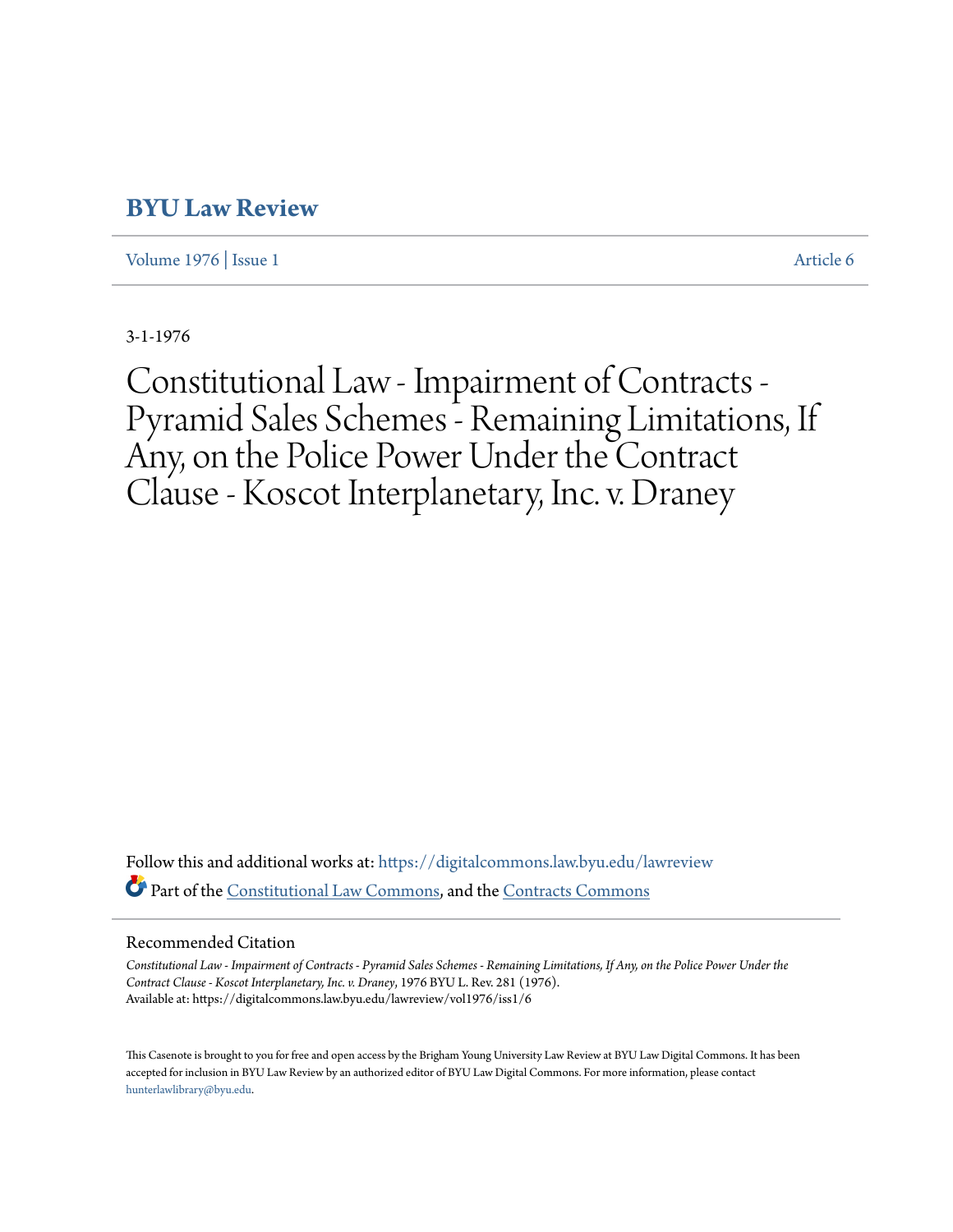Constitutional Law-IMPAIRMENT OF CONTRACTS-PYRAMID SALES SCHEMES-REMAINING LIMITATIONS, IF ANY, ON THE POLICE POWER UNDER THE CONTRACT CLAUSE-Koscot Interplanetary, Inc. v. Draney, 530 P.2d 108 (Nev. 1974).

Koscot Interplanetary, Inc. (Koscot) sold cosmetics in Nevada through the use of a "pyramid promotional scheme." In 1971, Nevada enacted a statute, hereinafter referred to as chapter 598, which prohibited all future pyramid schemes and made contracts entered into prior to the effective date of the statute voidable if the right to participate in a pyramid promotional scheme formed any part of the consideration.' Before chapter 598 became effective, plaintiffs contracted with Koscot for the right to participate in a pyramid plan and paid Koscot the contract price. After the effective date of the Act, plaintiffs requested Koscot to refund their investment and, upon refusal, sued for rescission.

The District Court for the Second Judicial District of Nevada found that the contract was voidable under chapter 598 and granted summary judgment to the plaintiffs. Koscot appealed, claiming that the portion of chapter 598 making contracts entered into before the enactment of the statute voidable violated the contract clauses of the United States<sup>2</sup> and Nevada Constitutions.<sup>3</sup> The Nevada Supreme Court held that the statute was a legitimate use of the police power and was therefore valid even though contractual obligations were affected.

#### T. BACKGROUND

# *A.* Pyramid Sales Plans and the Legal Efforts to Control Them

Pyramid sales organizations have been a source of controversy since the mid-1960's.<sup>4</sup> In a typical pyramid situation, a participant pays a substantial sum to obtain a company position and attempts to recover his investment through commissions

**<sup>1.</sup> NEV. REV.** STAT. *\$5* **598.100-.I30 (1973).** 

**<sup>2.</sup>** U.S. CONST. art. 1, \$ **10,** provides: "No State shall . . . pass any Bill of Attainder, ex post facto Law, or Law impairing the Obligation of Contracts . . . ."

**<sup>3.</sup> NEV.** CONST. art. **1,** § **15,** provides: " No . . . law impairing the obligation of contracts shall ever be passed. . . ."

<sup>4.</sup> See Comment, Multi-Level or Pyramid Sales Systems: Fraud or Free Enterprise, **18** S. **DAK. L. REV. 358 (1973)** [hereinafter cited as Multi-Level].

For additional information on pyramid schemes and comment on various suggested solutions to the pyramid contract problem see Comment, Federal Regulation of Pyramid Sales Schemes, **1974** U. ILL. L.F. **137;** Comment, Toward a Uniform Approach to Multilevel Distributorships, **8** U. MICH. J.L. **REF. 546 (1975);** and Note, Regulation of Pyramid Sales Ventures, **15** WM. & MARY L. **REV. 117 (1973).**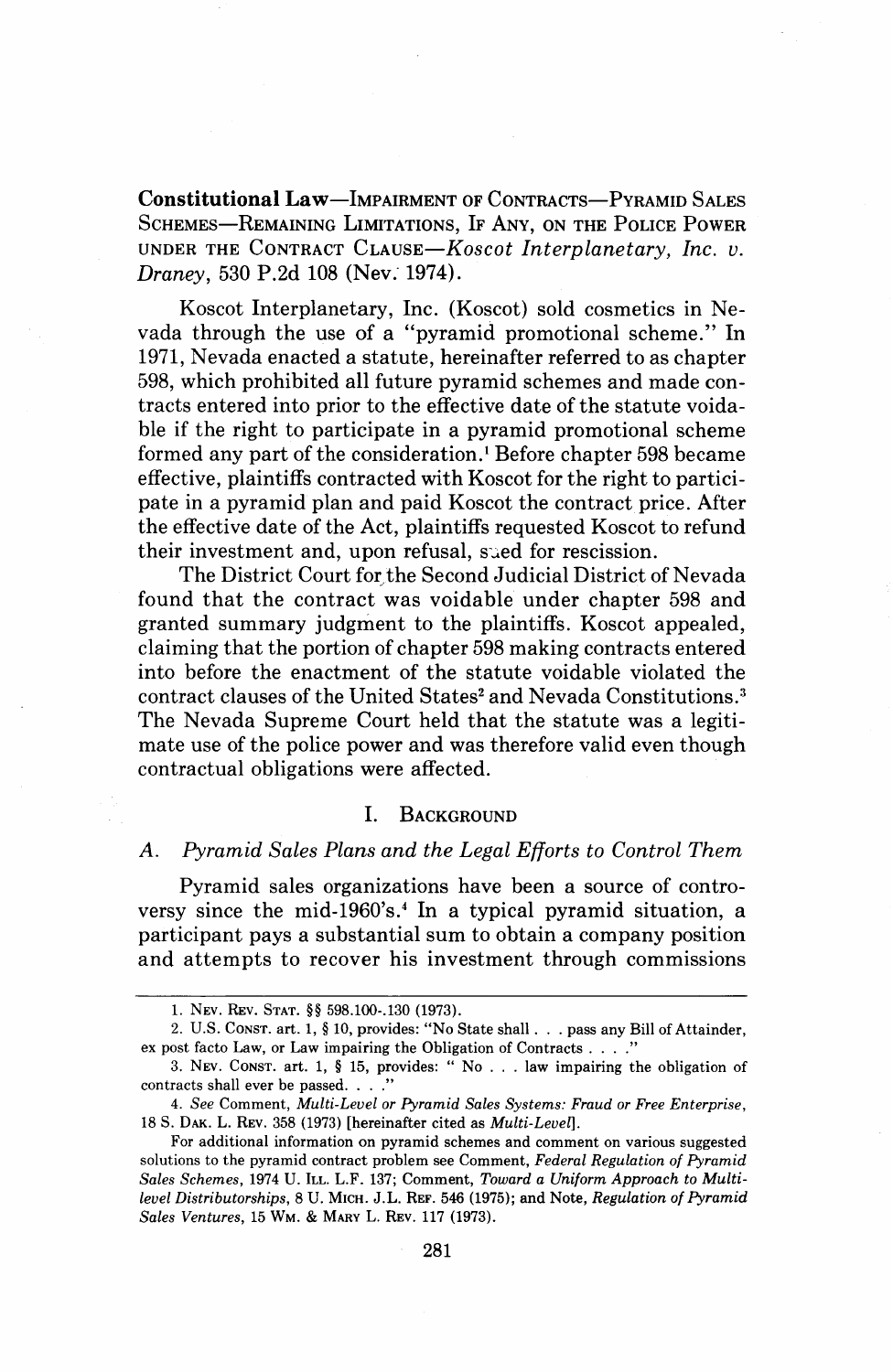from product sales and from additional commissions received by enlisting others in the organization. This right to receive substantial commissions by persuading others to buy a company position distinguishes pyramid schemes from traditional marketing methods and is often the most financially rewarding right gained from pyramid contracts.<sup>5</sup>

The major source of fraud found in pyramid schemes is that returns on investment usually come from position-selling rather than from product sales. Often the market for the product cannot support the huge sales organization which develops, and those participating in the plan can make money only by enticing others to join. When new recruits are found, they then face the same problem previously faced by those who persuaded them to join: they cannot effectively sell the product and must therefore try to enlist others to recover their investment.<sup>6</sup> This fundamental weakness of endless-chain schemes is amplified by the tendency to misrepresent earnings in terms of what is remotely possible instead of informing prospects of what is actually earned in reallife situations.<sup>7</sup>

Because pyramid plans have frequently been used as a vehicle for fraud, legislative and judicial reaction to these schemes has been swift. Many states have prohibited pyramid promotional schemes by name or through expanded consumer fraud statutes? **A** few states allow such schemes but strictly regulate them.<sup>9</sup> In the absence of legislation specifically aimed at pyramid contracts, courts have invalidated many such contracts on the grounds of fraud,<sup>10</sup> restraint of trade,<sup>11</sup> security registration viola-

8. Id. at 380 & n.133.

9. See, e.g., MD. ANN. CODE art. 83, *5* 166 (Supp. 1974); MASS. GEN. LAWS ch. 93, *5*  69 (1973); S.D. COMPILED LAWS ANN. *5* 37-25-01 to -28 (1975).

10. See, e.g., State ex rel. Turner v. Koscot Interplanetary, Inc., 191 N.W.2d 624 (Iowa 1972); Kugler v. Koscot Interplanetary, Inc., 120 N.J. Super. 216, 293 A.2d 682 (Super. Ct. 1972); Commonwealth ex rel. Speaker v. Koscot Interplanetary, Inc., Equity Docket No. 57 (C.P. Erie County Pa. 1970).

11. See Kugler v. Koscot Interplanetary, Inc., 120 N.J. Super. 216, 293 A.2d 682 (Super. **Ct.** 1972). Multi-Level, supra note 4, at 372-74.

<sup>5.</sup> See Multi-Level, supra note 4, at 359-67.

<sup>6.</sup> Even if the product is marketable, recruits find it easier to find new recruits than to sell. Because of the principles of geometric progression and the incentive to get others to join, the market is easily saturated with'an over-abundance of sellers. As a matter of mathematical certainty, the plan will fail somewhere along the line unless participants expect income to come basically from product-selling. Id. at 365-67.

<sup>7.</sup> One commentator stated: "Because the 'plan' often looks better on paper than it works in practice, it lends itself to being manipulated by clever and sophisticated people  $\ldots$  ." Id. at 361.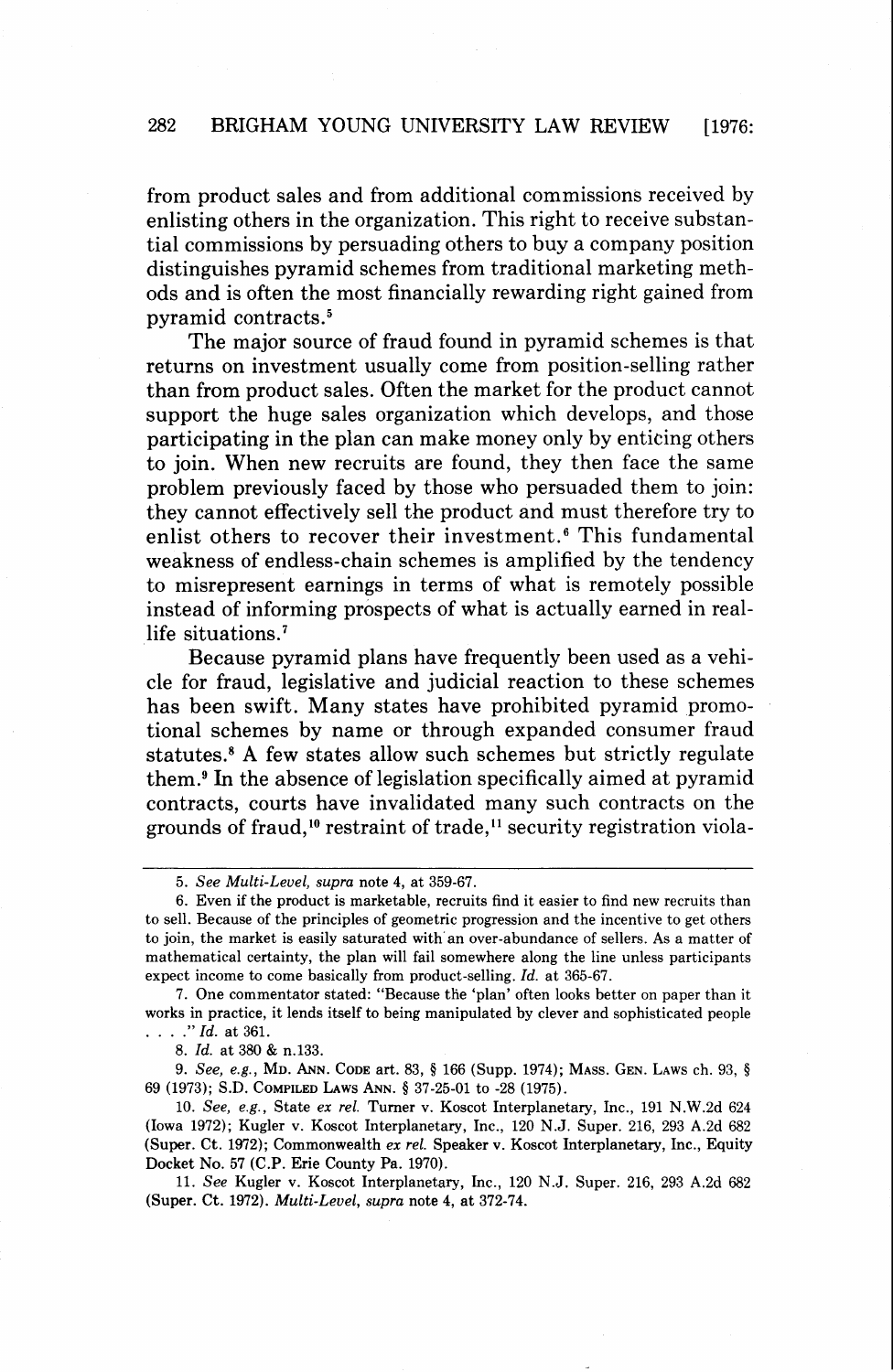tions,<sup>12</sup> unconscionability,<sup>13</sup> and as illegal lotteries.<sup>14</sup>

The Nevada statute contested in the present case, chapter 598, differs from other legislation in this area in that it makes prelegislation pyramid contracts voidable in addition to prohibiting future pyramid schemes. Legislation prohibiting future pyramid promotional schemes has been upheld.15 Prior to the present case, however, no statute making voidable pyramid-scheme contracts entered into and paid for before its passage. had yet been challenged.

#### *B. The Contract Clause*

# 1. *Legislative history*

From the scant legislative history available, it appears that the contract clause of the federal Constitution was originally intended to have an effect in civil actions similar to that which the ex post facto provision has in criminal matters.<sup>16</sup> On August 22, 1787, the Constitutional Convention adopted a provision forbid-<br>ding Congress, the national legislature, from enacting any  $ex$  post facto law.<sup>17</sup> Six days later, on August 28th, Rufus King moved to add a provision prohibiting the states from interfering "in private contracts."<sup>18</sup> Many delegates opposed the proposal, fearing that such a far-reaching clause would excessively hinder state legislatures. Proponents assured the critics that King's provision prohibited only retrospective interferences.<sup>19</sup> Nevertheless, the dele-

13. See State ex rel. Lefkowitz v. ITM, Inc., 52 Misc. 2d 39,275 N.Y.S.2d 303 (1966).

14. See, e.g., Frye v. Taylor, 263 So. 2d 835 (Fla. App. 1972); People ex rel. Kelley v. Koscot Interplanetary, Inc., 37 Mich. App. 447,195 N.W.2d 43 (1972); Multi-Level, supra note 4, at 370-72.

15. See State ex rel. Sanborn v. Koscot Interplanetary, Inc., 212 Kan. 668, 512 P.2d 416 (1973).

16. See B. WRIGHT, THE CONTRACT CLAUSE OF THE CONSTITUTION 4-26 (1938) [hereinafter cited as WRIGHT].

17. Crosskey, The Ex-Post Facto and Contracts Clauses in the Federal Convention: *A* Note on the Editorial Ingenuity of James Madison, 35 U. CHI. L. REV. 248, 248-49 (1968) [hereinafter cited as Crosskey].

18. Id. at 248.

19. WRIGHT, supra note 16, at 9; Crosskey, supra note 17, at 248-49.

<sup>12.</sup> See, e.g., Hurst v. Dare to be Great, Inc., 474 F.2d 483 (9th Cir. 1973); Frye v. Taylor, 263 S.W.2d 835 (Fla. App. 1972); State v. Hawaii Market Center, Inc., 52 Hawaii 642, 485 P.2d 105 (1971); State ex rel. Healy v. Consumer Business System, Inc., 5 Ore. App. 284, 482 P.2d 549 (1971); State ex rel. Park and McEldowney v. Glen Turner Enterprises, Inc., 3 BLUE SKY L. REP. fi 71,023 (4th Dist. Ct. Idaho 1972).

Not all courts, however, have defined "investment contract" to include pyramid contracts and have held the security requirements to be inapplicable. See, e.g., Koscot Interplanetary, Inc., v. King, 452 S.W.2d 531 (Tex. Civ. App. 1970). See generally Multi-Level, supra note 4, at 375-78; Annot., 47 A.L.R.3rd 1366 (1973).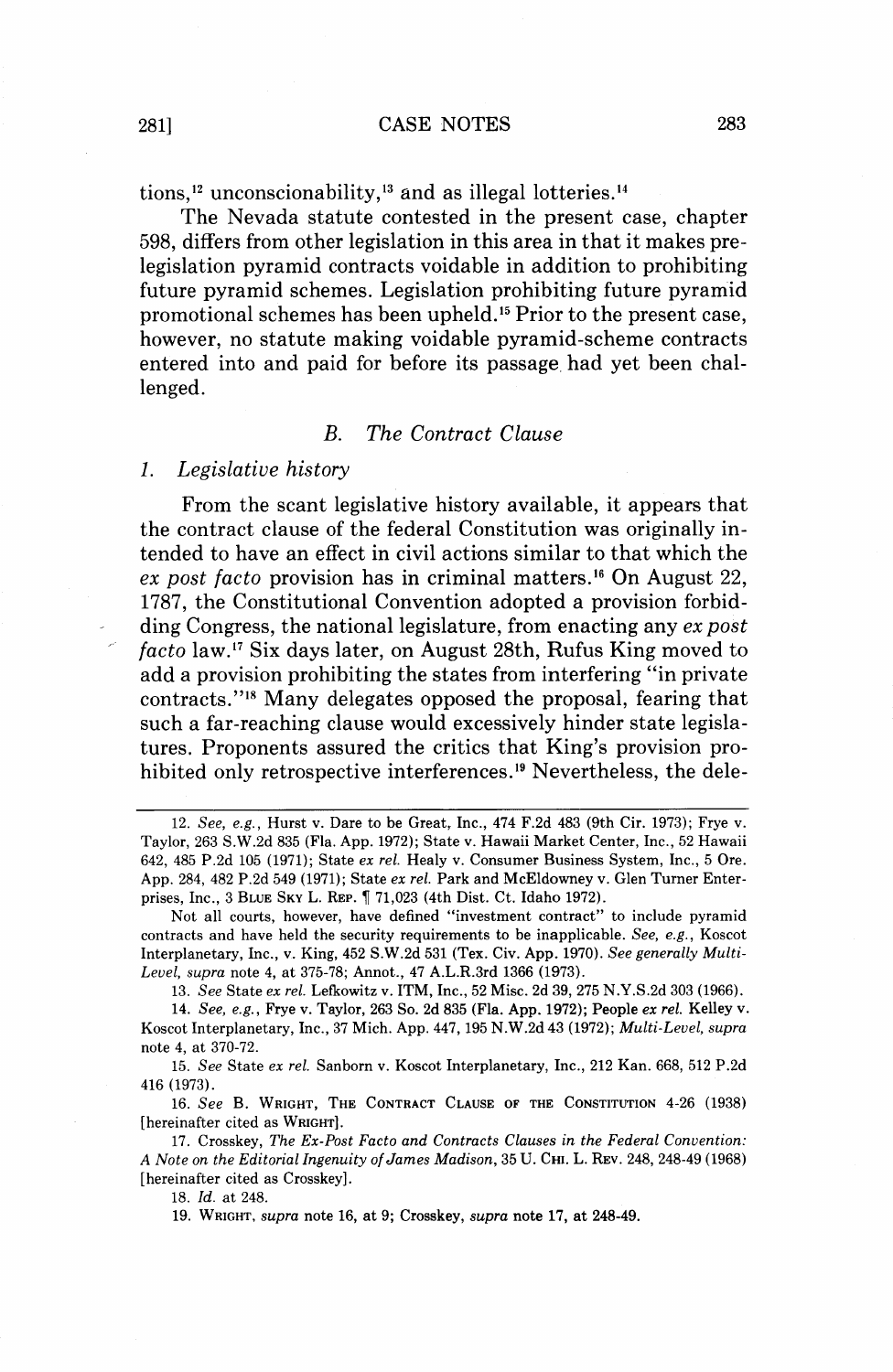gates did not adopt King's motion at that time. Rather, they adopted a substitute motion by John Rutledge prohibiting the states from enacting *ex post facto* laws or, as recorded in Madison's notes, "retrospective laws."<sup>20</sup> The following day, August 29th, John Dickinson, according to some sources, advised the Convention that the term *ex post facto* was used at common law only in criminal actions.21 The Convention responded with the contract clause; its purpose, under the most widely accepted view, was to insure that *ex post facto* concepts would be extended to civil matters.22 Significantly, this civil-criminal distinction was adopted in the 1798 case of *Calder v. Bull*<sup>23</sup> where the United States Supreme Court, at least partially influenced by the assumption that the contract clause performed an equivalent function in the civil area,<sup>24</sup> limited the *ex post facto* clause to criminal matters.

While the economic uncertainty and debtor relief measures prevalent prior to the Constitutional Convention have encouraged speculation that the contract clause was inserted to promote economic stability, the records of the Convention provide little direct support for this position. The faint light shed by those

22. *See* WRIGHT, *supra* note 16, at'4-16.

If Professor Crosskey's position that Madison made misleading statements is accepted, however, the idea that the contract clause was originally intended to apply *ex post facto* protections in limited civil areas is not as obvious *(See* note 21 *supra).* Nevertheless, the fact that proponents of the contract clause specifically told their critics that the clause would only prohibit retrospective interferences has not been challenged, and the response of those critics demonstrates that Madison's belief that the contract clause prohibited retrospective legislation was shared by others. *See* note 19 and accompanying text *supra.*  Furthermore, given the confusion that existed concerning the scope of the *ex post facto*  clause, Rutledge's substitute motion may have been intended to prohibit both civil and criminal *ex post facto* measures. *See* note 20 and accompanying text *supra.* 

23. 3 U.S. (3 Dall.) 386 (1798).

24. The Court said:

The restriction not to pass any *ex post facto law* was to secure the *person* of the subject from injury, or *punishment* in consequence of *such law.* If the prohibition against making *ex post facto laws* was intended to secure *personal rights*  from being affected, or injured, by such laws, . . . the *other* restraints [embodied in the contract **clause]** I have not enumerated, were unnecessary, and therefore improper, for both of them are *retrospective.* 

Id. at 390 (emphasis in original).

<sup>20.</sup> WRIGHT, *supra* note 16, at 9 & n.16.

<sup>21.</sup> Id. at 10 & n.21.

Professor Crosskey, however, asserts that the incident involving John Dickinson probably never occurred and that James Madison invented the episode in order to promote his personal beliefs concerning the role that the contract clause should play. Crosskey further argues that Madison consciously omitted key details and deliberately altered his records of the Convention in an effort to create the illusion that the contract clause was an extention of the *ex post facto* clause. *See* Crosskey, *supra* note 17, at 248-54.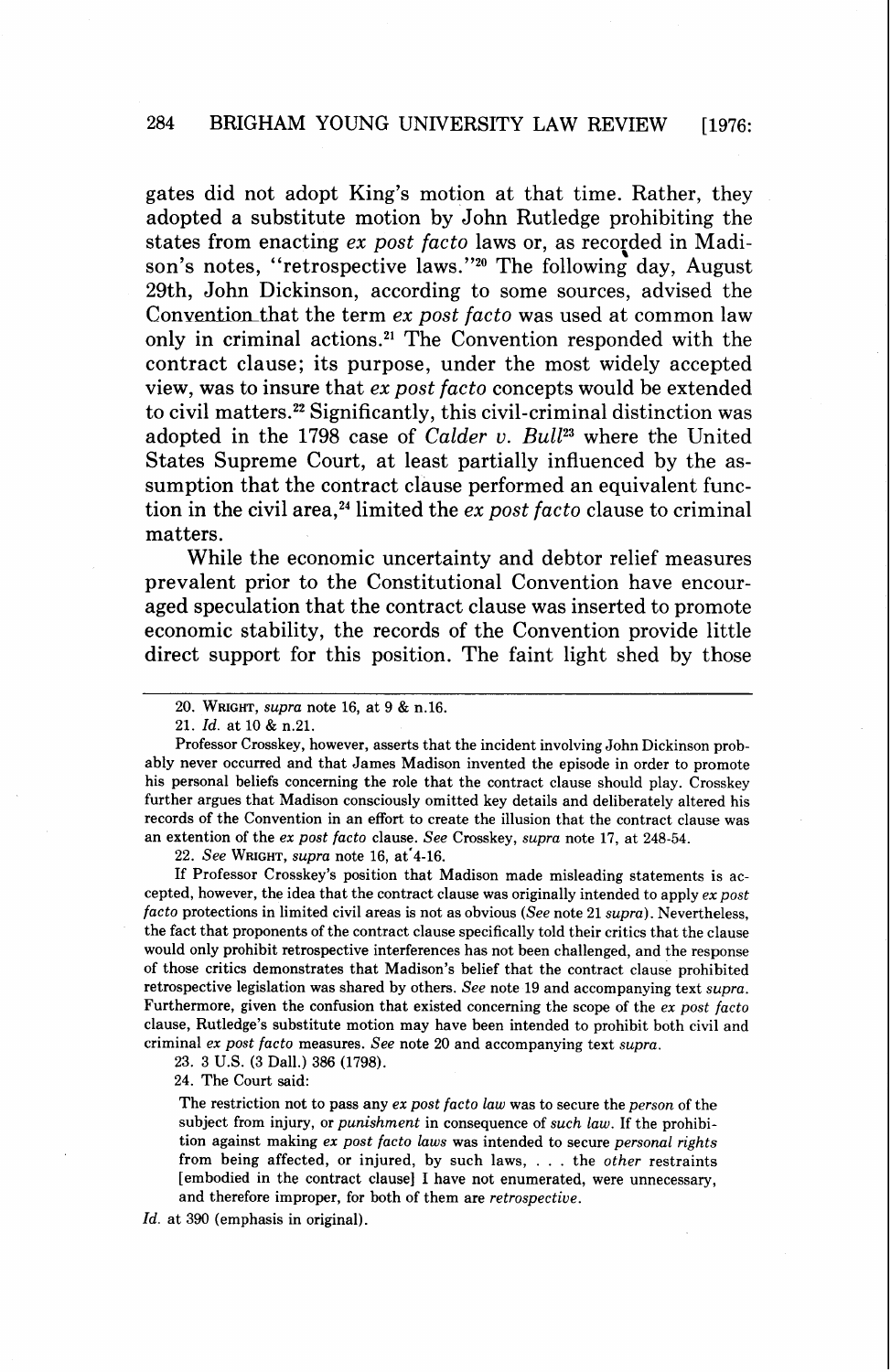### 281] CASE NOTES 285

records reveals only its relationship to the  $ex$  post facto clause<sup>25</sup> described above. Consequently, the development of the contract clause into "a mighty instrument for the protection of the rights of private property"26 was the result of judicial activism.27

# 2. The contract clause and judicial activism

The initial Supreme Court decisions concerning the contract clause extended the protections of the clause to grants, $28$  contracts, $29$  and charters<sup>30</sup> to which the state is a party, and demonstrated the judiciary's determination to preserve the sanctity of contracts. For example, in Fletcher v. Peck, $31$  the Court declared unconstitutional an act that revoked an earlier grant of land even though the initial grant was obtained through fraud and bribery. In New Jersey v. Wilson,<sup>32</sup> the state was told that it could not revoke a contractually-incurred grant of perpetual tax immunity. This insistence that legislatures could not alter significant terms of contracts was most forceably declared in Sturges v. Crowinshield,<sup>33</sup> where Chief Justice Marshall declared that "the Convention appears to have intended to establish a great principle that contracts should be invoidable," $^{34}$  and held that state bankruptcy laws could not affect contractual debts incurred before passage of the bankruptcy laws.

### *3.* Limitations on the scope of the contract clause

Although these early cases conveyed the impression that contracts were virtually immune from legislative interference, limits

<sup>25.</sup> WRIGHT, supra note 16, at 8-18.

<sup>26.</sup> *Id.* at 28.

<sup>27.</sup> *Id.* at 27-61.

<sup>28.</sup> Fletcher v. Peck, 10 U.S. (6 Cranch) 87 (1810).

<sup>29.</sup> New Jersey v. Wilson, 11 U.S. (7 Cranch) 164 (1812).

<sup>30.</sup> Dartmouth College v. Woodward, 17 U.S. (4 Wheat.) 518 (1819).

<sup>31. 10</sup> U.S. (6 Cranch) 87 (1810).

<sup>32. 11</sup> U.S. (7 Cranch) 164 (1812).

<sup>33. 17</sup> U.S. (4 Wheat.) 122 (1819).

<sup>34.</sup> *Id.* at 206.

Marshall also described the purpose of the clause in the following forceful terms:

So much mischief was done, and so much more was apprehended, that general distrust prevailed, and all confidence between man and man was destroyed . . . .

To restore public confidence completely, it was necessary not only to prohibit the use of particular means by which it [economic mischief] might be effected, but to prohibit the use of any means by which the same mischief might be produced.

*Id.* at 204, 206.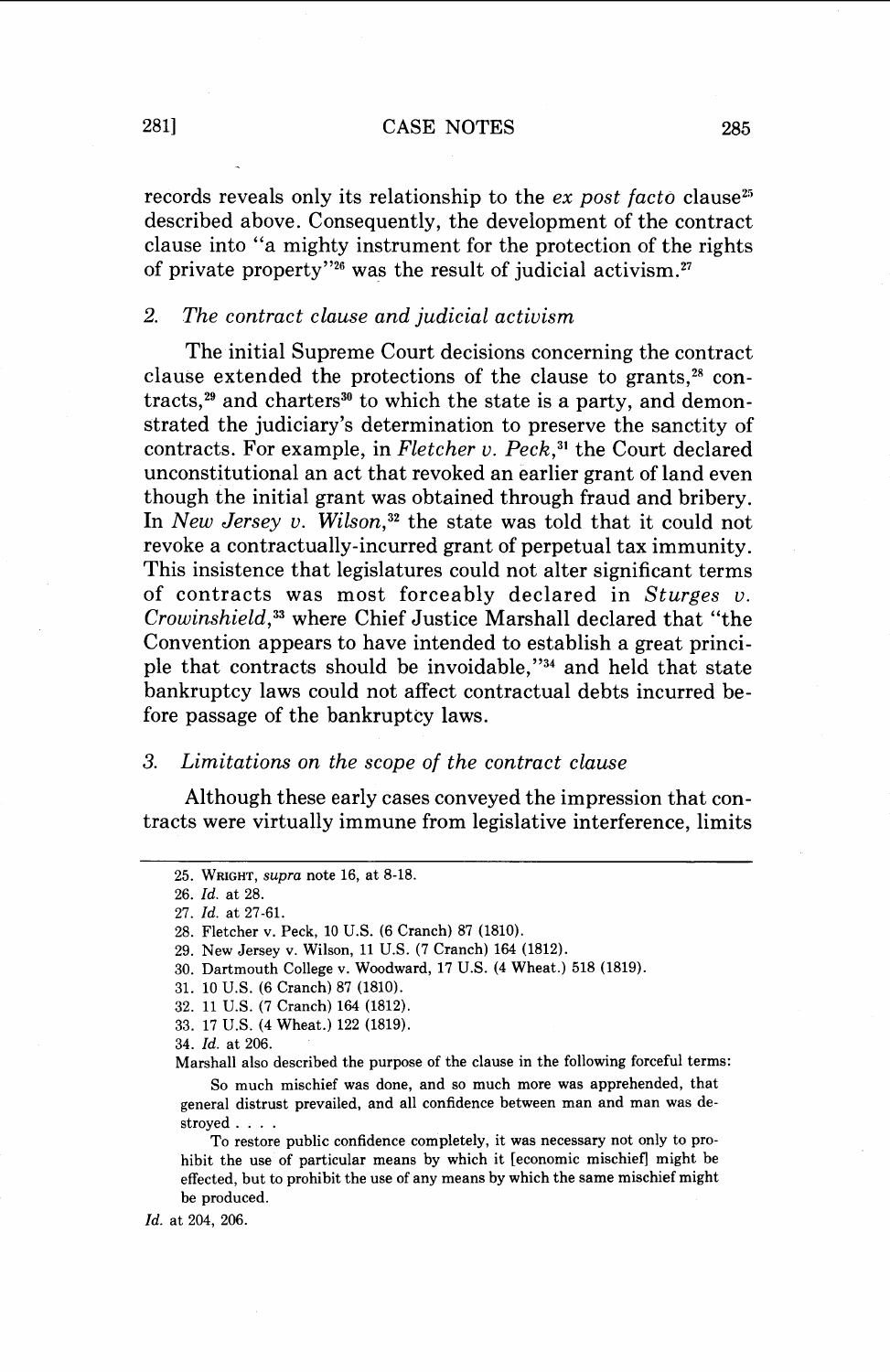to the power and scope of the contract clause gradually appeared. Initially, the Court distinguished between the "remedy" and "obligation" parts of the contract stating that reasonable alterations of available remedies were permissible if the "obligation is not substantially impaired."35 The impact of Sturges was further cushioned by the decision in Ogden v. Saunders,<sup>36</sup> which established the principle that the contract clause poses no barrier to laws which only affect contracts concluded after the legislature has acted. Later, in West River Bridge Co. v. Dix, $37$  the Court stated that the state's power of "eminent domain" is an "inalienable state right" which can be exercised even though such exercise might affect contractual rights. Nevertheless, throughout most of the nineteenth century the courts, despite these early limitations, continued widespread use of the contract clause to invalidate state legislation.<sup>38</sup>

As the "police power" concept gained in prominence, however, the clout of the contract clause began to diminish. Because the states have an affirmative duty to promote the "health, safety, morals, and general welfare" of their citizens, it became apparent that the existence of a few contracts could not and should not prevent the state from enacting laws necessary to prevent future harm to its citizens.39 Initially, this "police power rationale" was used to uphold laws that prevented parties from fulfilling contractual obligations made illegal by subsequent legislation. For example, in Beer Co. v. Massachusetts, ${}^{40}$  the High Court upheld a state prohibition law intervening between creation and execution of contracts for the sale of beer. Similarly, in Stone v. Mississippi,<sup>41</sup> legislation prohibiting lotteries was upheld even though previously-issued lottery tickets could not now be used.

Modern decisions have relied upon the police power rationale to permit legislatures to further manipulate specific contractual

40. 97 U.S. 25 (1877).

41. 101 U.S. 814 (1879).

<sup>35.</sup> This distinction mentioned in Sturges v. Crowninshield (id. at 207) was elaborated in Bronson v. Kinzie, 42 U.S. (1 How.) 311 (1843), where the Court held that certain changes in the state's mortgage-foreclosure laws so changed the "remedy" that the entire "obligation" was impaired.

<sup>36. 25</sup> U.S. (12 Wheat.) 213 (1819).

<sup>37. 47</sup> U.S. (6 How.) 507 (1848).

<sup>38.</sup> During the 19th century, the contract clause was used more than any other constitutional provision to invalidate state legislation. WRIGHT, supra note 16, at xii.

<sup>39.</sup> See WRIGHT, supra note 16, at 193-213; Hale, The Supreme Court and the Contract Clause: 11, 57 HARV. L. REV. 621, 654-63 (1944); Comment, The Continuing Vitality of the Contract Clause of the Federal Constitution, 40 S. CAL. L. REV. 576, 586-89 (1967).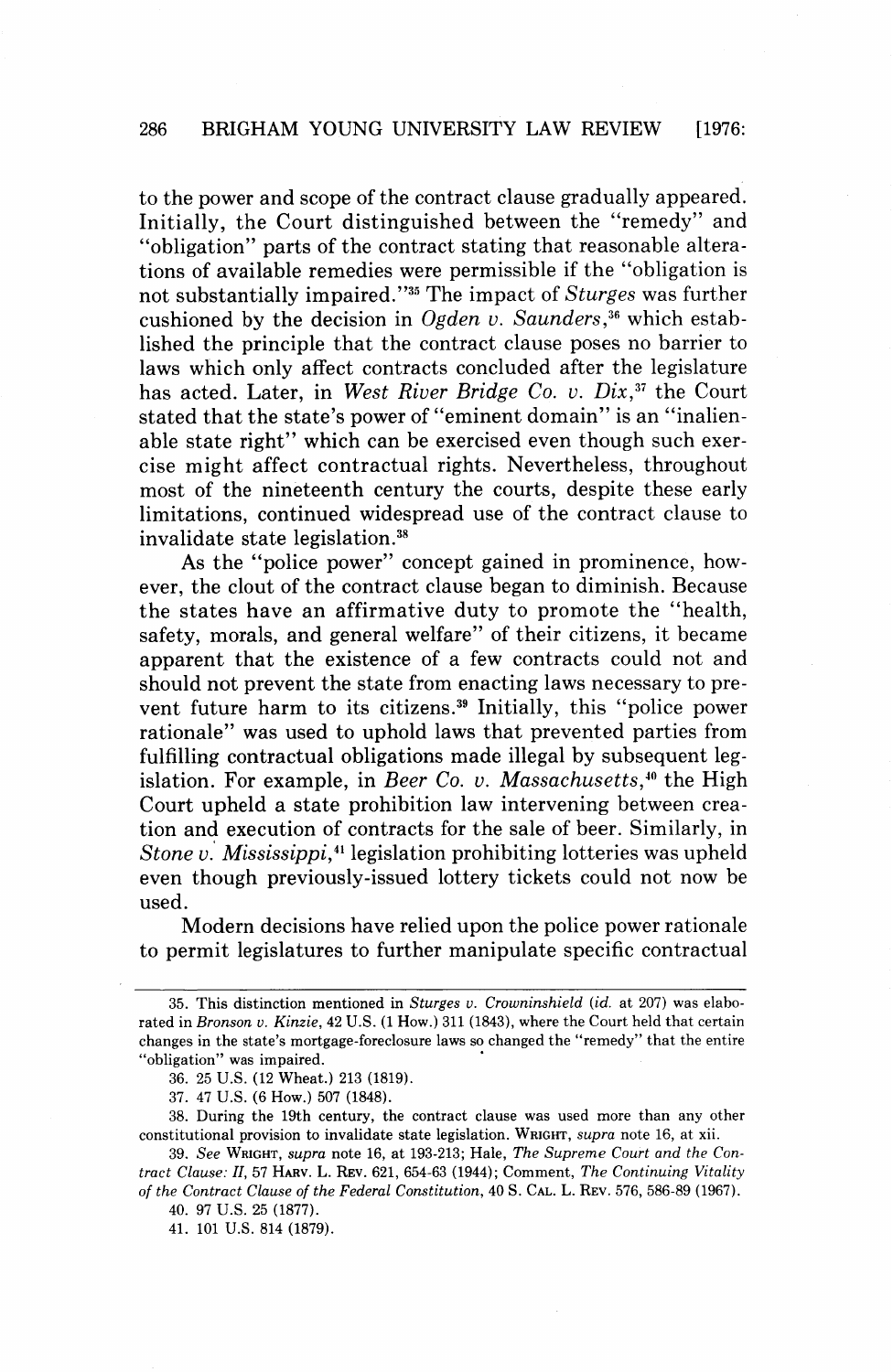### 2811 CASE NOTES 287

terms. Foremost among these cases is Home Building and Loan Association v. Blaisdell.<sup>42</sup> In that case, the Court upheld a law passed during the depression which prohibited mortgage foreclosures over a two-year period so long as the mortgagor paid rent, taxes, interest, and insurance during the extension period.<sup>43</sup> Although the case could conceivably have been decided on the traditional view that reasonable modifications of available remedies are permissible or on the basis that the state was exercising its **6 6** emergency powers,"44 the decision rested upon the assertion that states can alter specific contractual provisions under the aegis of the police power.<sup>45</sup> Nevertheless, while asserting broad state power to modify contracts, the opinion is also riddled with descriptions of the economic emergency facing the nation, illustrations of ways in which substitute provisions provided by the contested act adequately compensated and protected the mortgagee, and statements explaining that the police power could not be allowed to destroy the limitation against impairment of contracts.<sup>46</sup> As a result, one is left with the clear impression that this power to alter contractual terms is limited."'

One limitation on the use of police power to modify or impair contracts is the requirement that legislation must actually promote the public welfare. In Treigle v. Acme Homestead Association,<sup>48</sup> the United States Supreme Court found that the contested statute did not actually promote the public good but only changed the relative positions of the contracting parties visa-vis each other. The Court struck down the statute involved, holding that a contract-impairing statute must promote the public welfare and not simply the private welfare of one of the con-

46. 290 U.S. 398, 415-48.

The balance which needs to be struck is best illustrated in these words:

The reserved power [police power] cannot be construed so as to destroy the limitation [against impairment of contracts], nor is the limitation to be construed to destroy the reserved power in its essential aspects.

*Id.* at 439.

47. Although Wright's conclusion that *Blaisdell* merely decided the "very narrow question of the validity of the particular statute under the specific circumstances then existing" is over simplistic, the *Blaisdell* opinion does indicate that there are definite limits placed upon the police power's ability to impair contractual obligations. *See*  WRIGHT, *supra* note 16, at 119.

48. 297 U.S. 189 (1936).

<sup>42. 290</sup> U.S. 398 (1934).

<sup>43.</sup> *Id.* 

<sup>44.</sup> *See,* WRIGHT, *supra* note 16, at 109-11; Comment, *The Continuing Vitality of the Contract Clause of the Federal Constitution, 40 S. CAL.* L. REV. 576, 586-89 (1967).

<sup>45. 290</sup> U.S. at 444.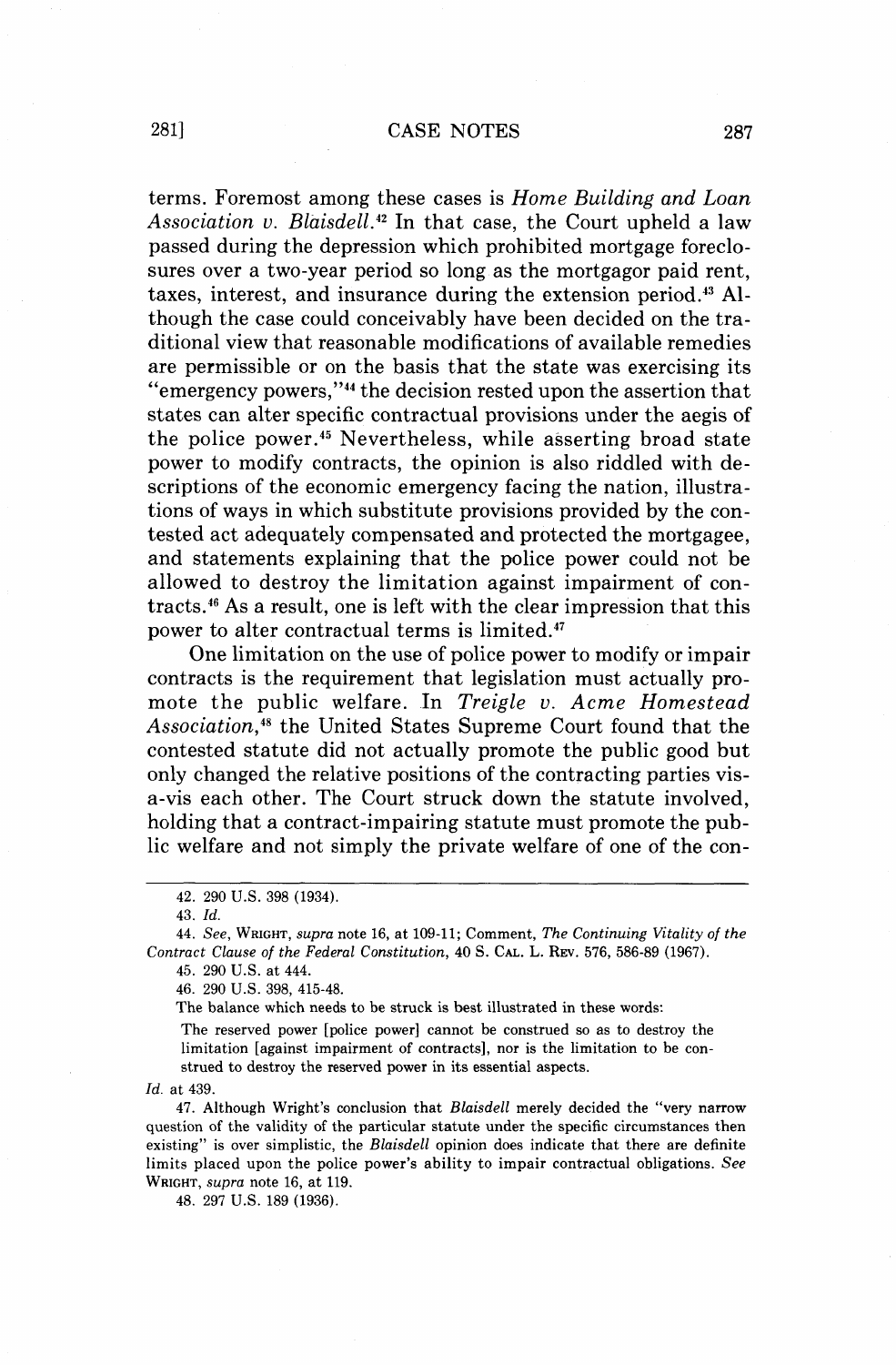# **288** ' **BRIGHAM YOUNG UNIVERSITY LAW REVIEW** [1976:

tracting individuals." The Court then added that even if a contract-impairing law does promote the public good, the law must be "reasonable" and "reasonably adapted" to achieve the desired results before it can be found to be valid.<sup>50</sup>

Several post-Blaisdell cases indicate that statutory schemes which modify contractual obligations to a greater extent than necessary to achieve the legislative ends are "unreasonable" and therefore unconstitutional.<sup>51</sup> In *Louisville Joint Stock Land Bank* v. Radford,<sup>52</sup> the Supreme Court refused to validate a mortgageforeclosure moratorium similar to that upheld in Blaisdell simply because the provisions in the Blaisdell statute requiring payment of reasonable rent and taxes during the extension period were absent. $53$  In W.B. Worthen Co. v. Thomas. $54$  legislation passed during the Depression which exempted insurance policy benefit payments from garnishment was invalidated because no time limits were placed upon the act and because no attempt was made to differentiate between debtors who could afford to pay and those who could not.55 **A** similar result was reached in Worthen Co. v. Kavanaugh,<sup>56</sup> where procedures used to protect property owners and to enforce bond payments were so substantially changed that the Court struck down the legislation as oppressive and unnecessary.<sup>57</sup>

The most recent Supreme Court decision on the contract clause, City of El Paso v. Simmons,<sup>58</sup> held that a law which substituted a five-year right of redemption for an original grant of an

**52. 295 U.S. 555 (1935).** 

**53. In** his majority opinion, Justice Brandeis asserted that no substantive right was impaired in Blaisdell because of the compensatory provisions which the statute in that case provided. Absent those provisions, the statute in Radford impaired substantive rights. Id. at **581.** 

**54. 292 U.S. 426 (1934).** 

**55.** Id. at **434.** 

Distinguishing the Blaisdell case, Justice Hughes restated his opinion that the police power "must be construed in harmony with the fair intent of the constitutional limitation'' and that the police action "must be limited by reasonable conditions appropriate . . . to the exigency to which the legislation was addressed." Id. at **433-34.** 

**56. 295 U.S. 56 (1935).** 

**57. Id.** at **60-63.** 

58. 379 U.S. 497 (1965).

**<sup>49.</sup>** Id., at **195, 197.** 

**<sup>50.</sup>** Id. at **197.** 

**<sup>51.</sup>** It is incorrect to assume that the only requirement for the validity of contractimpairing legislation is that it be rationally related to a public end. An examination of Blaisdell and post-Blaisdell cases indicates that legislation with a rational basis will, when a contract clause attack is mounted, receive close judicial scrutiny. Many laws that impaired the obligation of contracts more than necessary to achieve the desired public result have been held unconstitutional. Cf. WRIGHT, supra note **16,** at **111-19.**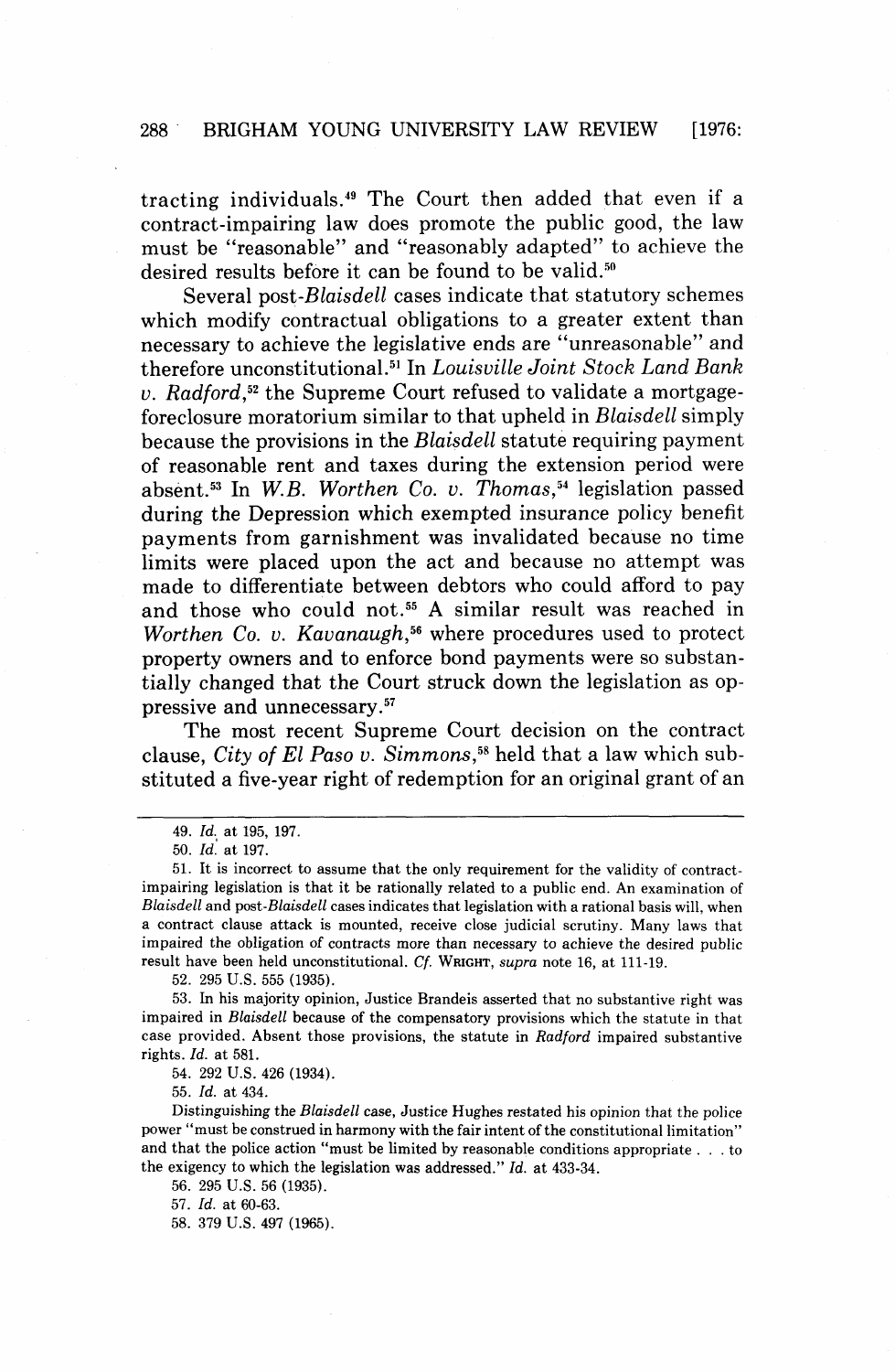#### 2811 CASE NOTES 289

unlimited right of redemption on land sold by the State of Texas over fifty years earlier was, in light of the circumstances, a valid and reasonable exercise of the police power. In upholding this change, the Court stressed the insignificance of the modification and noted that the reinstatement provisions were nonessential terms that did not induce the original investors to enter into the contract.<sup>59</sup> The emphasis placed by the Court on the trivial nature of the modified terms has prompted suggestions that unless the legislation is of the type that makes contractually-obligated conduct illegal, major contractual terms cannot be modified if adequate substitute provisions are absent.<sup>60</sup> At the very least, the *El Paso* decision demonstrates that the public good to be accomplished must be weighed against the contractual rights lost in determining a statute's "reasonableness." $61$ 

#### $\Pi$ . **INSTANT CASE**

The Nevada Supreme Court relied heavily on the traditional "police power" analysis formulated in *Home Building and Loan*  Association v. Blaisdell<sup>62</sup> to reach its conclusion that existing contracts could be invalidated by legislative action." The court briefly reviewed the methods used by the defendant in Nevada and concluded that the defendant's contracts and policies were "nothing but a fraudulent scheme."<sup>64</sup> The abuses found in the defendant's operations demonstrated the need for legislative protection from such plans. After noting that the legislature has wide discretion in enacting laws and that such laws carry a presumption of validity, $65$  the court summarized its response to the contract clause challenge in these words:

Although contracts previously entered into may be affected thereby, the constitutional interdiction against the impairment of the obligation of contracts does not prevent a state in the reasonable exercise of its police power from enacting laws intended to benefit the public.<sup>66</sup>

-- -

66. *Id.* 

<sup>59.</sup> *Id.* at 514, 516-17.

<sup>60.</sup> *See* Kraft & St. John, *The Contract Clause as the Guardian Against* **Legislative**  *Impairment of Municipal Bondholders' Rights,* 6 SETON *HALL* L. **REV.** 48, 59 (1974).

<sup>61.</sup> The tenor of the entire *El Paso* opinion suggests that the degree of public welfare, the importance of the term which is altered, and the availability of less onerous methods are all to be weighed to determine a statute's validity. *See generally* 379 *U.S.* at 517-35 (Black, J. dissenting).

<sup>62. 290</sup> U.S. 398 (1934).

<sup>63. 530</sup> P.2d at 112-14.

<sup>64.</sup> *Id.* at 112.

<sup>65.</sup> *Id.* at 113.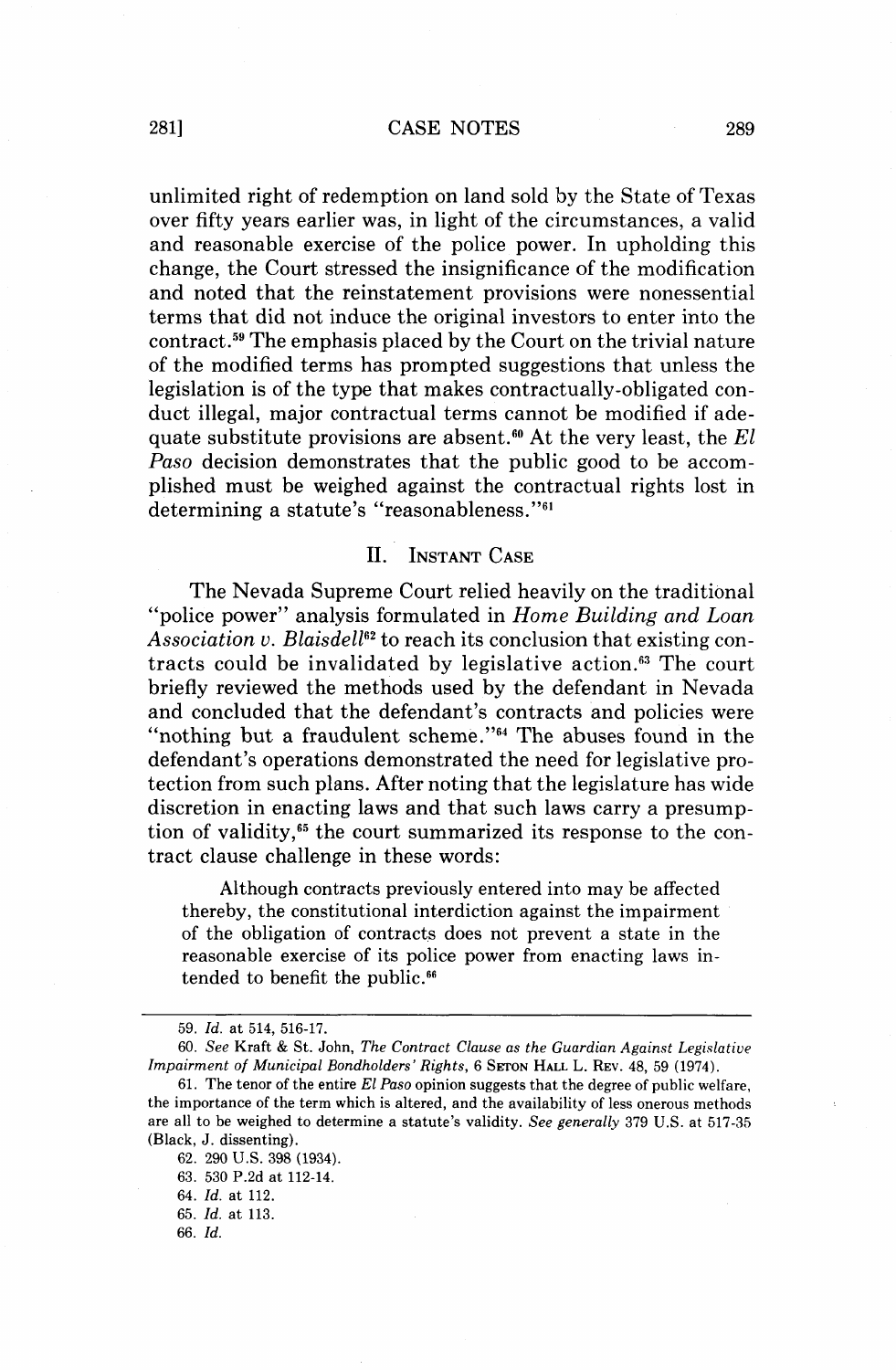### 290 BRIGHAM YOUNG UNIVERSITY LAW REVIEW [1976:

In response to the defendant's contention that the police power could only impair contracts in emergency situations not found in the present case, the court properly concluded that an emergency situation is not a prerequisite to the valid exercise of the police power. It then reiterated its belief that for a contractimpairing law to be valid it need only promote the public welfare, by stating that "where the police power is exercised 'for an end which is in fact public,' contracts must yield to the accomplishment of that end."67 Finally, the court concluded that regulation of pyramid sales contracts was an "end which is in fact public" and that the entire statute was therefore valid.<sup>68</sup>

#### $III.$ **ANALYSIS**

# **A.** The Court's Use of Prior Contract Clause Cases

The historical development of the contract clause and the holdings of several post-*Blaisdell* decisions demonstrate that the power to modify contractual obligations is not unlimited. In reaching its conclusion that making prelegislation contracts voidable was a legitimate use of the police power, however, the Nevada Supreme Court failed to wrestle with and apply limiting features of the contract clause that, given the facts of the instant case, ought to have been applied. This failure was due in part to the court's misplaced reliance on or misapplication of several prior contract clause cases. Before examining that particular difficulty with the court's decision, however, an undoubtedly correct aspect of the decision merits comment.

Certain provisions of chapter 598 prohibit future pyramid sales contracts.<sup>69</sup> Those provisions must, however, significantly affect existing contracts, given the fact that the right to earn commissions from position-selling is the most important right of pyramid contracts. Nevertheless, the state's right to protect its citizens from the harm which it reasonably believes will occur from a continuation of pyramid-selling practices cannot be thwarted simply because the exercise of that right will, in the future, affect already-existing contracts. Indeed, the futureoriented provisions of chapter 598 are, in substance, analogous to the statute upheld in Beer Co. v. Massachusetts<sup> $70$ </sup> that prohibited

<sup>67.</sup> Id. at 114, quoting Treigle v. Acme Homestead Ass'n, 297 U.S. 189 (1936).

<sup>68. 530</sup> P.2d at 114.

<sup>69.</sup> NEV. REV. STAT. *\$5* 598.110-.I30 (1973).

<sup>70. 97</sup> U.S. 25 (1877).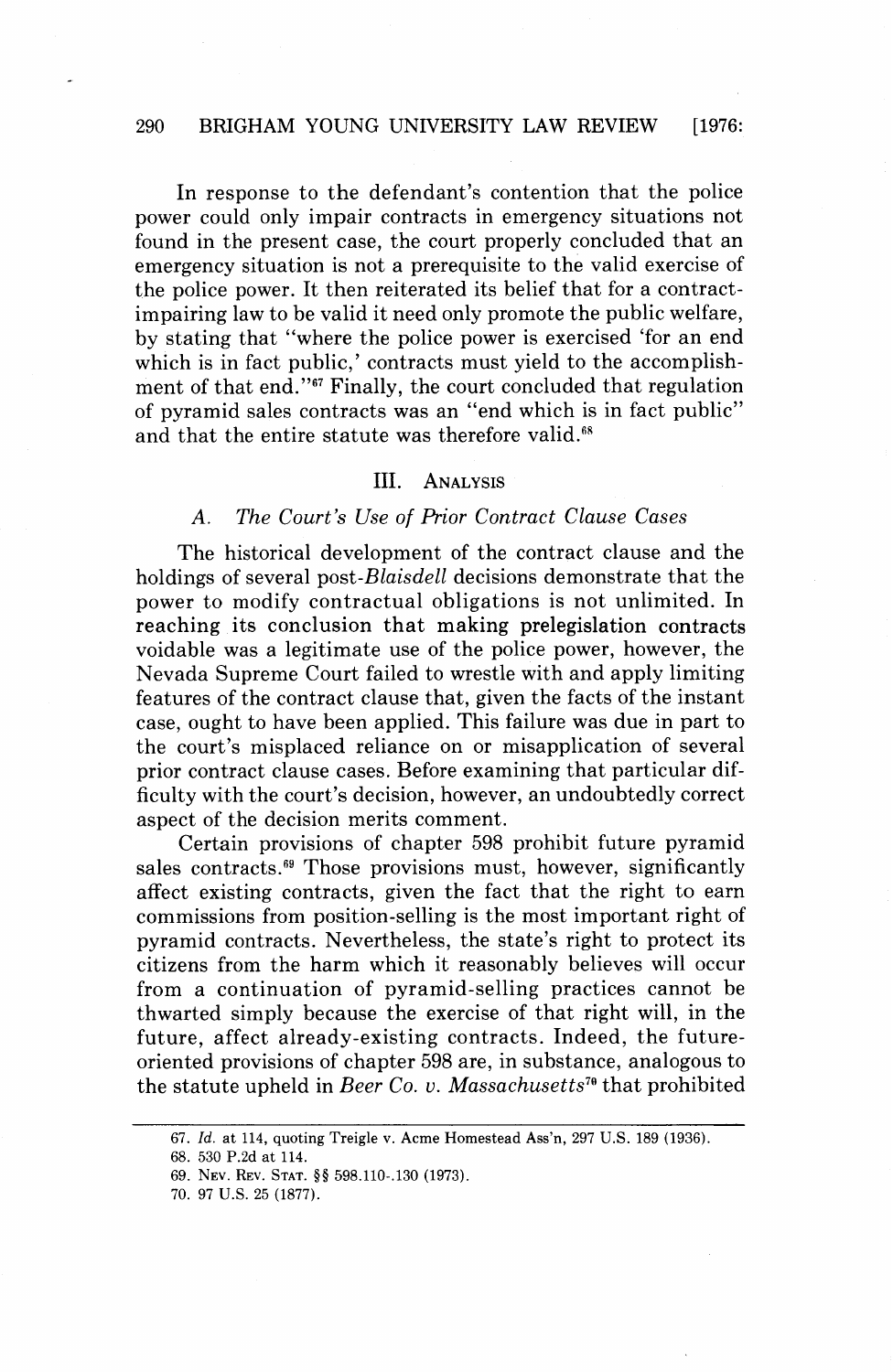future sales of alcohol. Given the continuing validity of the Beer Co. case, the court's determination in the instant case that the similar provisions of chapter 598 are constitutional is sound.

Other provisions of chapter 598 are aimed directly at alreadyexisting contracts and at past actions, in that prelegislation contracts may be voided by the purchaser. It was in that part of its decision upholding these provisions that the court misapplied precedent. The cases used by the court to support its holding dealt solely with statutes affecting or regulating contractual obligations that had not yet been performed. In effect, the court extended the police power rationale of those cases to permit retroactive invalidation of completed contractual transactions. But the United States Supreme Court, in its contract clause cases, has never upheld a statute prohibiting or altering contractual obligations that the parties had performed. For example, Blaisdell did not concern mortgage foreclosures that had already occurred, but only prevented future foreclosures for a two-year period.<sup>71</sup> Similarly, in Stone v. Mississippi,<sup>72</sup> although future lotteries were prohibited, the sellers of lottery tickets were not required to return purchasers' money.

Regarding the statutes upheld in prior cases against contract clause attacks, it may well be that, as a result of a statutory prohibition of future actions required by existing contracts, specific contracts were voided by subsequent court action. But the purpose and the direct effect of the legislation reviewed in those cases was to protect the public from anticipated future harm. By contrast, that portion of chapter 598 that makes existing contracts voidable is designed to compensate for past ills incurred as a result of completed contractual performances. With respect to the scope given a state's police power, the present case thus goes further than other cases in the area.<sup>73</sup> Yet, although expanding the police power to allow for the modification of executed contrac-

The present case involves the first type of retroactive legislation which has not received even the small amount of validity given to legislation of the second class.

<sup>71.</sup> Home Building and Loan Ass'n v. Blaisdell, 290 U.S. 398 (1934).

<sup>72. 101</sup> U.S. 814 (1879).

<sup>73.</sup> The word "retroactive" itself causes some confusion, because it is used in two different contexts in legal analysis. In one set of circumstances it refers to the effect of laws on events which have terminated before legislative action. In the second context, retroactive laws affect rights which were received in the past, but, in the absence of legislation, would not reach fruition for some time in the future. Both types of retroactive legislation have been disfavored, but, as has been shown, courts have allowed some retroactive legislation of this second type. See Slawson, Constitutional and Legislative Considerations in Retroactive Lawmaking, 48 CAL. L. REV. 216, 216-20 (1960).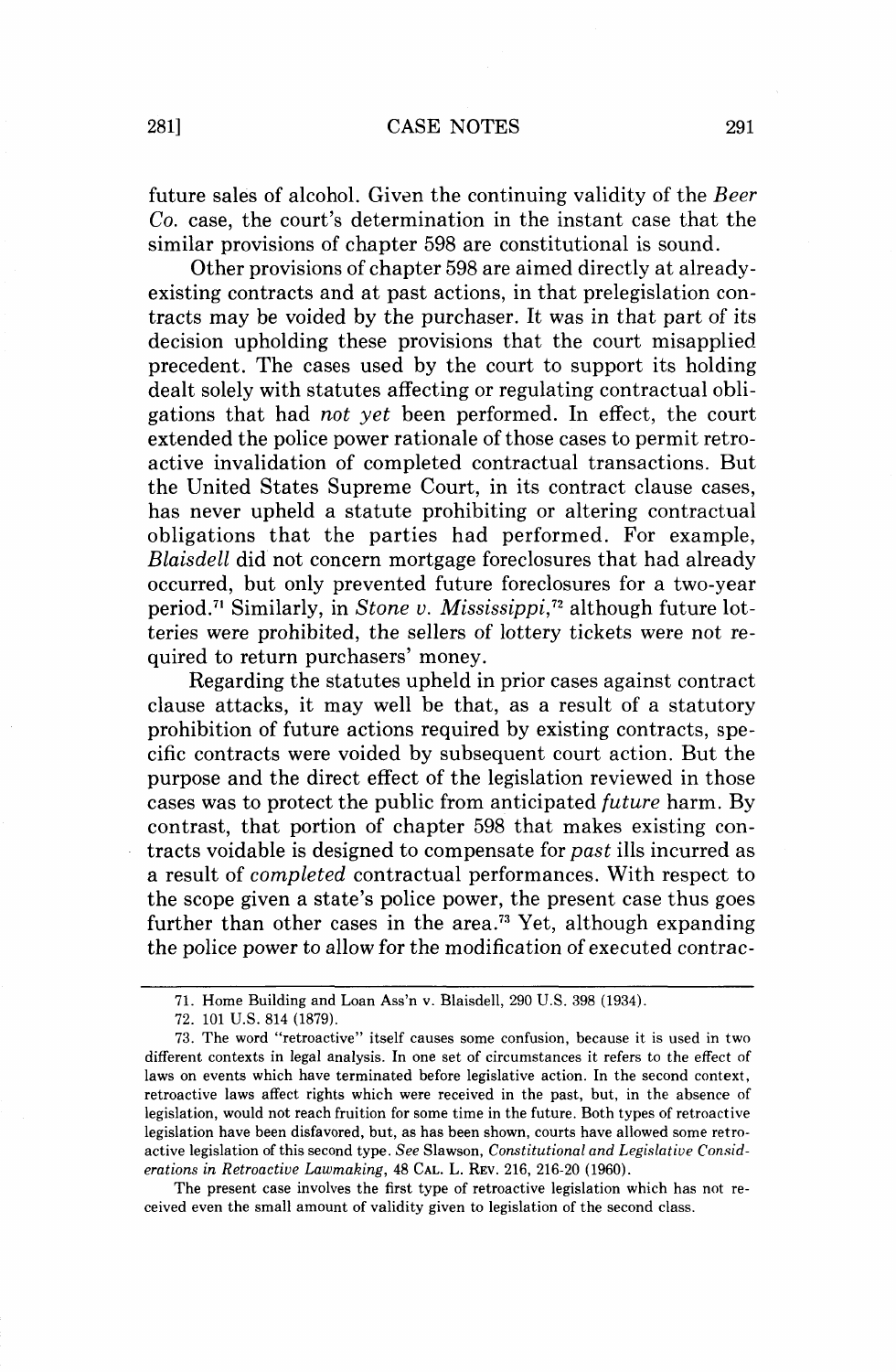tual provisions poses significant additional questions concerning existing limitations on the police power, the rationale relied upon by the Nevada Supreme Court to make this extension was simply a restatement of the rationale developed to permit a state to alter future contractual actions. The court provided no new justifications.

# B. Public or Private Welfare?

One of the most significant limitations on a state's ability to constitutionally impair contracts is the requirement that the impairing legislation promote the public welfare and not merely the welfare of one of the parties to a contract.74 Unquestionably, the regulation of pyramid sales contracts is an "end which is in fact public;" however, as previously noted, that purpose was accomplished by making future contracts illegal. The provisions making existing contracts voidable aids only the parties to the contract that had succumbed to Koscot's inducements by giving them a simplified legislative remedy to be used in the place of existing judicial remedies.<sup>75</sup>

It could be argued that legislation that helps even a small number of parties to existing contracts is an "end which is in fact public." Some support for this position can be found in the fact that the law upheld in Blaisdell significantly benefited mortgagors. Nevertheless, the quantum of public interest involved in insuring that large numbers of individuals do not lose their homes and farms, and hence their very livelihood, is significantly greater than that involved in facilitating a few individuals to recover their investment without going to court. Furthermore, the statute upheld in Blaisdell was designed to preserve the agricultural sector of the state's economy and not merely to provide a simplified remedy.<sup>76</sup> A review of post-Blaisdell decisions reveals that statutes upheld against contract clause attacks have consistently benefited the public generally and that any benefit accruing to the parties to the contract was incidental to the promotion of the general public welfare. Since modification of executed contractual provisions-part of the chapter 598 scheme-is by its very nature concerned with past harm, only the contracting parties will be significantly affected, and the public interest involved

<sup>74.</sup> Treigle v. Acme Homestead Ass'n, 297 U.S. 189 (1936).

<sup>75.</sup> *See* notes 10-14 and accompanying text supra.

<sup>76. 290</sup> U.S. at 422-23, 437, 446.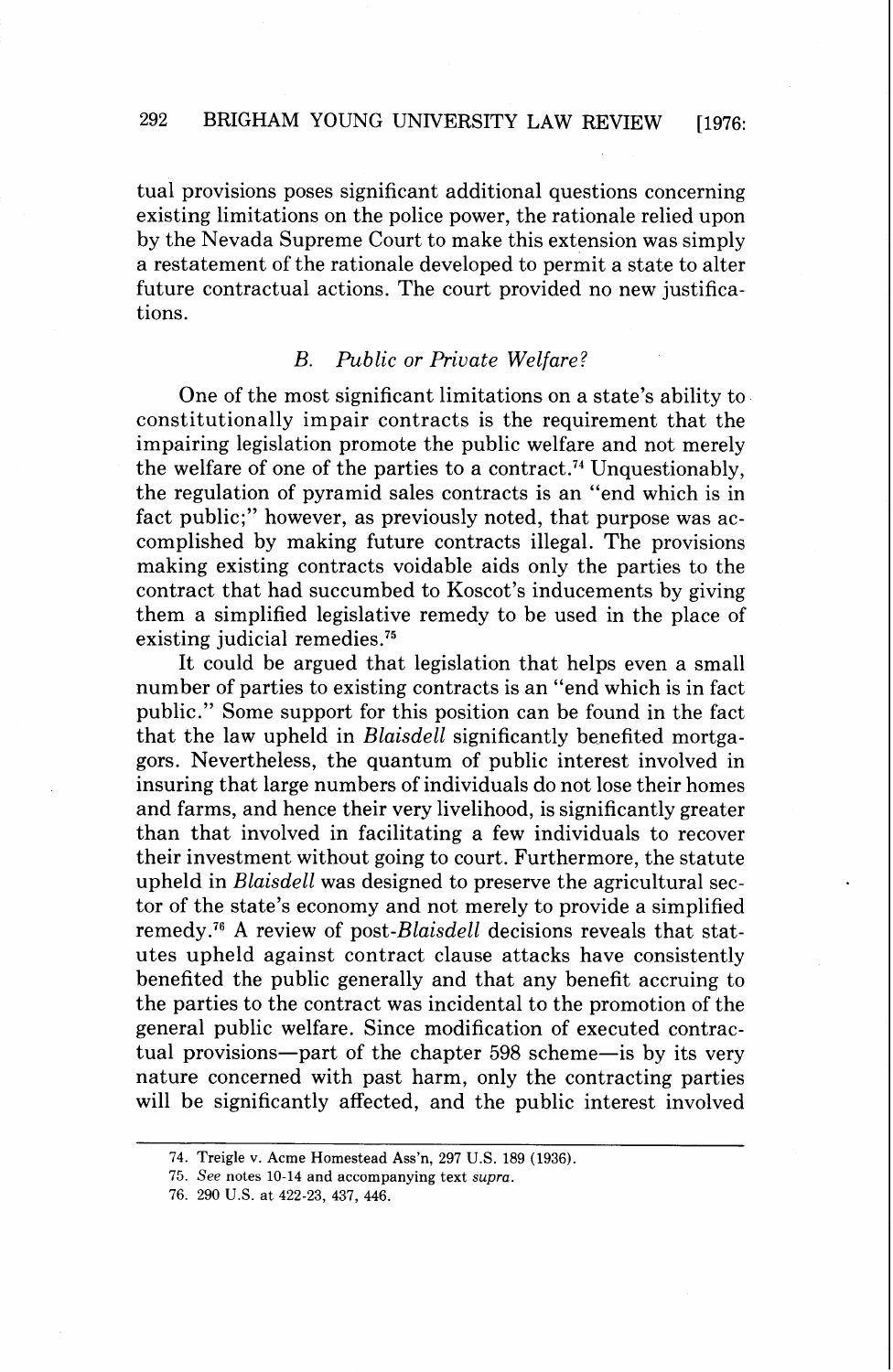when the legislature is not acting to prevent future harm is minimal.

# C. Retroactivity

Assuming, however, that the public welfare requirement is met, retroactive voidability can be challenged on another basis. As was demonstrated earlier, the legislative history of the contract clause shows that it was intended to function much like the ex post facto clause, limiting the effect of legislation to acts which are yet to be performed.77 Furthermore, the initial Supreme Court decision interpreting the contract clause, Fletcher v. Peck, $\frac{78}{18}$ held that legislation could not be retroactively applied to invalidate earlier state grants of land even though those grants were obtained by bribery. Thus, the retroactive voidability provisions of chapter 598 appear to violate a fundamental touchstone of the contract clause.79

Since the present case involves a contract that is, technically speaking, partially executory (Koscot would have a continuing obligation to supply cosmetics and to pay commissions earned from product sales), it might be distinguished from Fletcher **v.**  Peck. It is doubtful, however, that anyone would desire to continue selling Koscot's cosmetics absent the possibility of earning income from position-selling-a possibility destroyed when pyramid schemes were made illegal. As a practical matter, therefore, the executory aspect of the contract is a phantom, and the basis for distinguishing Fletcher v. Peck must be deemed unavailable. In any event, the contested retroactive provision of chapter 598 deals with actions and rights secured in the past, and exemplifies the civil application of an ex post facto-like measure in a manner contrary to the spirit and purpose underlying the drafting of the contract clause.

# D. Alternative Theories of Recovery

Finally, the statute goes further than necessary to achieve the desired result of providing those who have been defrauded

This rescinding act would have the effect of an **ex** *post facto* law . . . . This cannot be effected in the form of an **ex** *post facto* law, or bill of attainder; why then is it allowable in the form of a law annulling the original grant?

<sup>77.</sup> **See** note **24** and accompanying text *supra.* 

<sup>78. 10</sup> *U.S.* (6 Cranch) 87 (1810).

<sup>79.</sup> Expressing his belief that the **ex** *post facto* and contract clauses had similar purposes, Marshall stated that:

*Id.* at 138-39.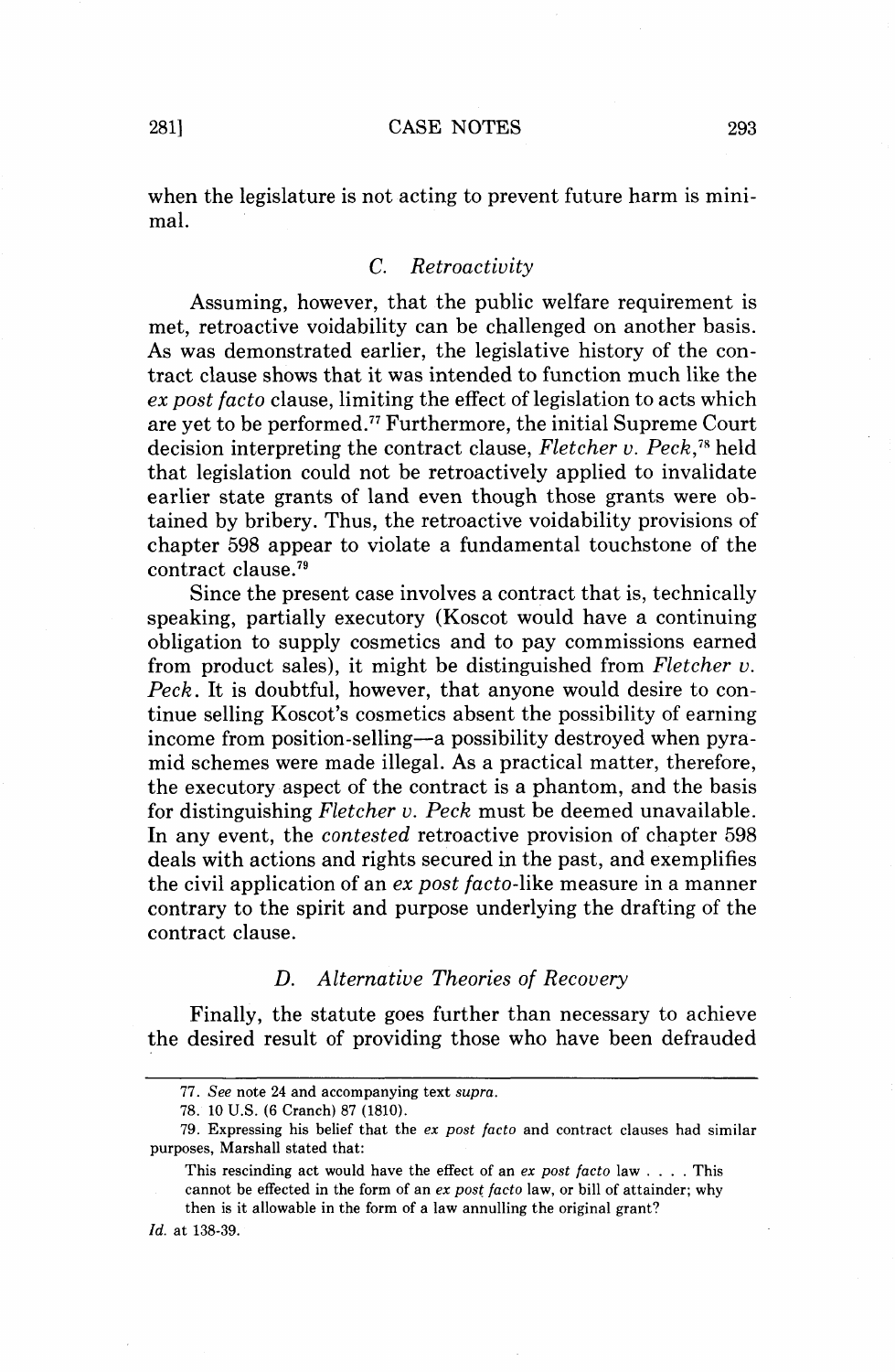with a reliable means of recovering from their mistakes. ${}^{80}$  Since chapter 598 eliminated the possibility of making money from future sales, and since that possibility was in fact the most significant benefit provided by Koscot's contracts, existing contracts could be judicially voided on a theory of frustration of purpose. In addition, the court found that Koscot's operations were "nothing but a fraudulent scheme,"81 indicating that a theory of fraudulent misrepresentation pleaded in the alternative would also be successful.

One conceivable justification might be presented to overcome these problems with the court's decision: the retroactive application of chapter 598 simply allows the parties to do in one step what would normally take two. As previously mentioned, existing contracts similar to Koscot's can be rescinded on a frustration of purpose theory, since future pyramid contracts are prohibited. As a result, the provision making existing contracts voidable, as a practical matter, does no incremental damage to the sanctity of contracts and only makes it possible to omit an unnecessary and perfunctory trip to the courthouse.

If it were possible to limit the holding of the case to those situations where contemporaneous legislation prohibiting future conduct would *invariably* result in the invalidation of existing contracts because of fraud or frustration of purpose, such an argument would be supportable. **A** judicial determination that invalidation would inevitably occur in every imaginable case, however, simply may not be possible. For example, in the pyramid sales area, a few pyramid sales schemes, primarily found in the Midwest, have been found to be legitimate marketing methods in that the pyramiding is controlled and commissions from product sales do in fact provide the fundamental source of income.<sup>82</sup> In such cases, a frustration of purpose claim might not be supportable; the contract would thus be immune from rescission, and a statute making existing contracts voidable would cause some incremental harm to the interests that the contract clause was designed to protect. Nevertheless, since most of the pyramid schemes operating in the western states are clearly "nothing but a fraudulent scheme," it is conceivable that a court reviewing a statute chal-

<sup>80.</sup> See note 51 and accompanying text *supra.* 

<sup>81. 530</sup> P.2d at 112.

<sup>82.</sup> See Multi-Level, *supra* note 4, at 358, 390-93, where the author states that controlling the abuses of pyramid schemes by intelligent legislation would be a practical alternative to outlawing such plans altogether, because a few pyramid plans are not fraudulent.